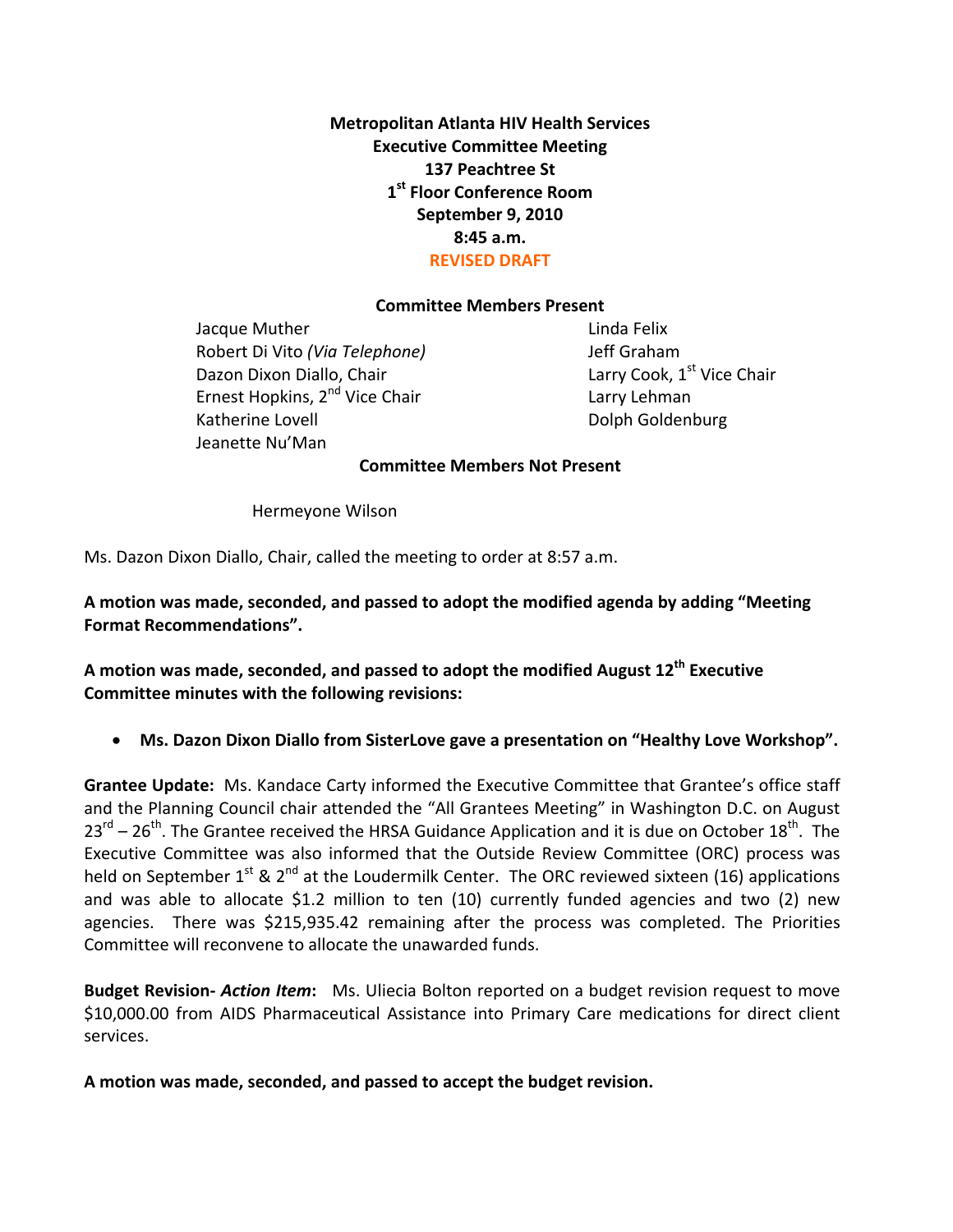### **Executive Committee September 9, 2010 Page 2**

**Meeting Format Suggestions:**  Mr. Lehman presented suggestions for changes to the meeting format for the Executive and Planning Council meetings. The suggestions were made with the intent of stream- lining the process and creating a more efficient and time conscious meeting. After several discussions, the Committee developed the following recommendations for the format of the Executive Committee and Planning Council meetings:

- 1. E‐mail Executive Committee Meeting minutes to the Committee in 3 working days of the Committee Meeting (Tuesday of the following week).
- 2. E-mail the Planning Council Agenda one week prior to the Planning Council meeting, (immediately following the Executive Committee Meeting.)
- 3. E‐mail Planning Council minutes to the Planning Council within 10 working days following the Planning Council meeting.
- 4. Official Council business will be conducted in 90 minutes or less. Public Forum would be allotted per the balance of time up to our 90 minute meeting limit
- 5. Chair would set approximately time limits for each item on the agenda
- 6. The Vice Chairs will alternate serving as official timekeepers for the Planning Council.
- 7. Only Planning Council related presentations would be permitted during council business agenda, all other would be at leisure of the body after the meeting closed.
- 8. All requests for presentation would be submitted to 30 days in advance. All approved presentation would require the presenters have all audio/visual equipment ready and cued 15 minutes prior to the start of our meeting.
- 9. Presenters are required to provide handouts at the rear of the room 15 minutes prior to the start of our meeting.

The Executive Committee also deemed it necessary to develop a schedule to hold some of the Committee meetings in the evening to accommodate some of the members that are not always able to attend meetings that are held in the morning. The next Executive Committee would be held via conference call.

## **Committee Updates**

**HOPWA Committee ‐ Dolph Goldenburg**: The HOPWA Committee is working with Mr. Richard Willis to schedule a meeting time, location and date.

## **Quality Management Committee ‐ Jacque Muther:** No Report

**Public Policy Committee ‐ Jeff Graham:** Information was distributed on the postcard campaign "Save ADAP". Postcards are due to Mr. Graham by Friday, September  $10<sup>th</sup>$ . The Sign on Letter is due today, Thursday, September  $9<sup>th</sup>$  and all are encouraged to participate.